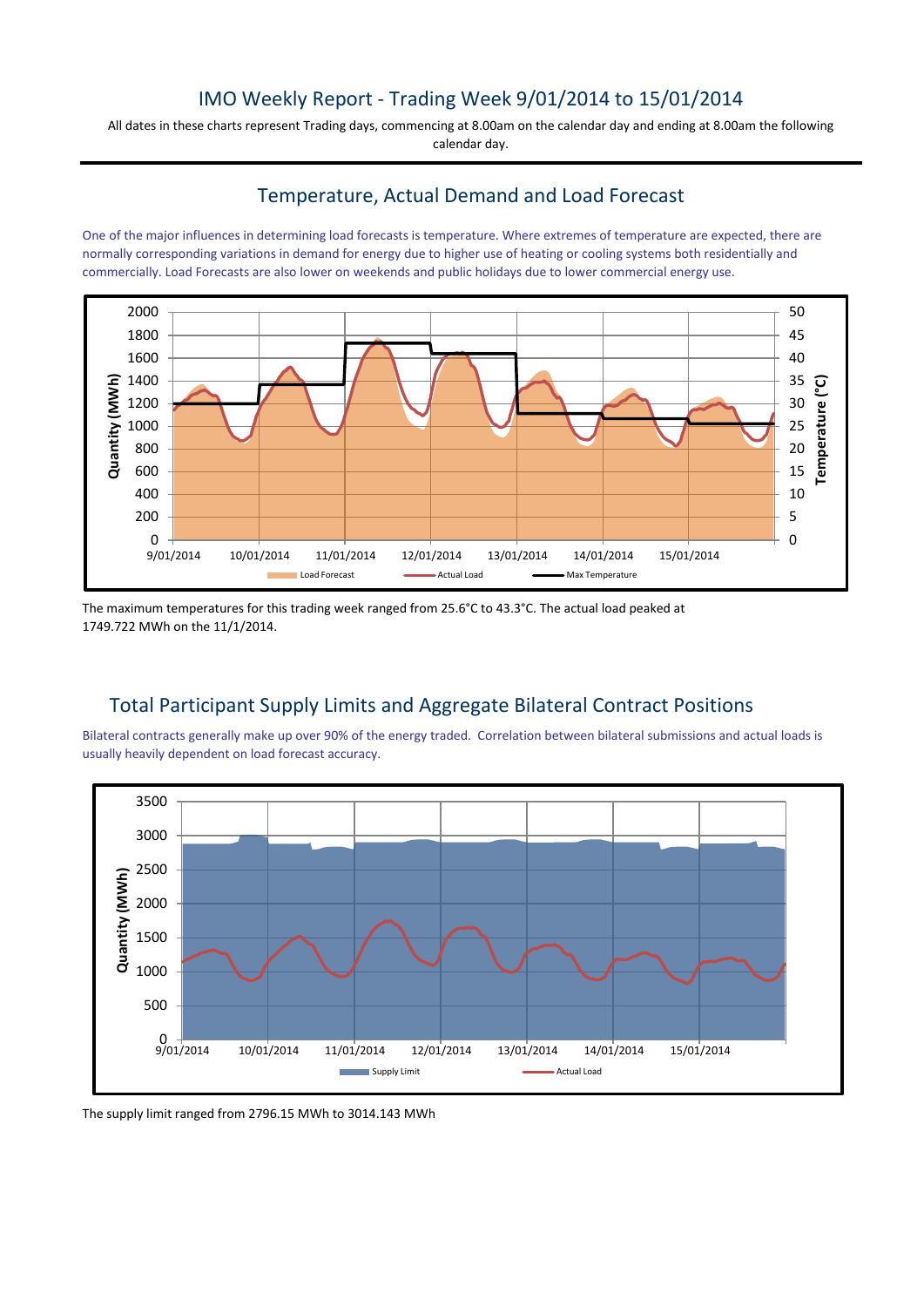#### Net Balancing Market Trades

Bilateral contracts and STEM trading are generally based on the forecast energy requirements of Participants. When the forecast requirements are higher or lower than the actual requirements for a day, this Market energy must be bought and sold in the balancing mechanism. This graph shows the estimated net balancing trades.



The majority of the balancing activity this week occurred within Balancing Demand. The maximum balancing demand for the week reached 261.866 MWh on the 23/4/2014. The maximum balancing supply for the week reached -157.477 MWh on the 21/4/2012.

## Total Traded Energy

This chart represents a comparison between the total net energy that is traded in Bilateral Contracts, the STEM and the balancing mechanism. Balancing Supply represents cases in which the total contract position is greater than the demand and customers must supply energy back to balancing. Balancing Demand represents cases in which the total contract position is less than the demand and customers must purchase energy from balancing.



Total balancing supply equalled -6187.547 MWh whereas total balancing demand equalled 13132.343 MWh. The Total STEM Traded quantity was 11428.562 MWh, with the STEM Clearing Quantity ranging between 13.202 MWh and 101.202 MWh.